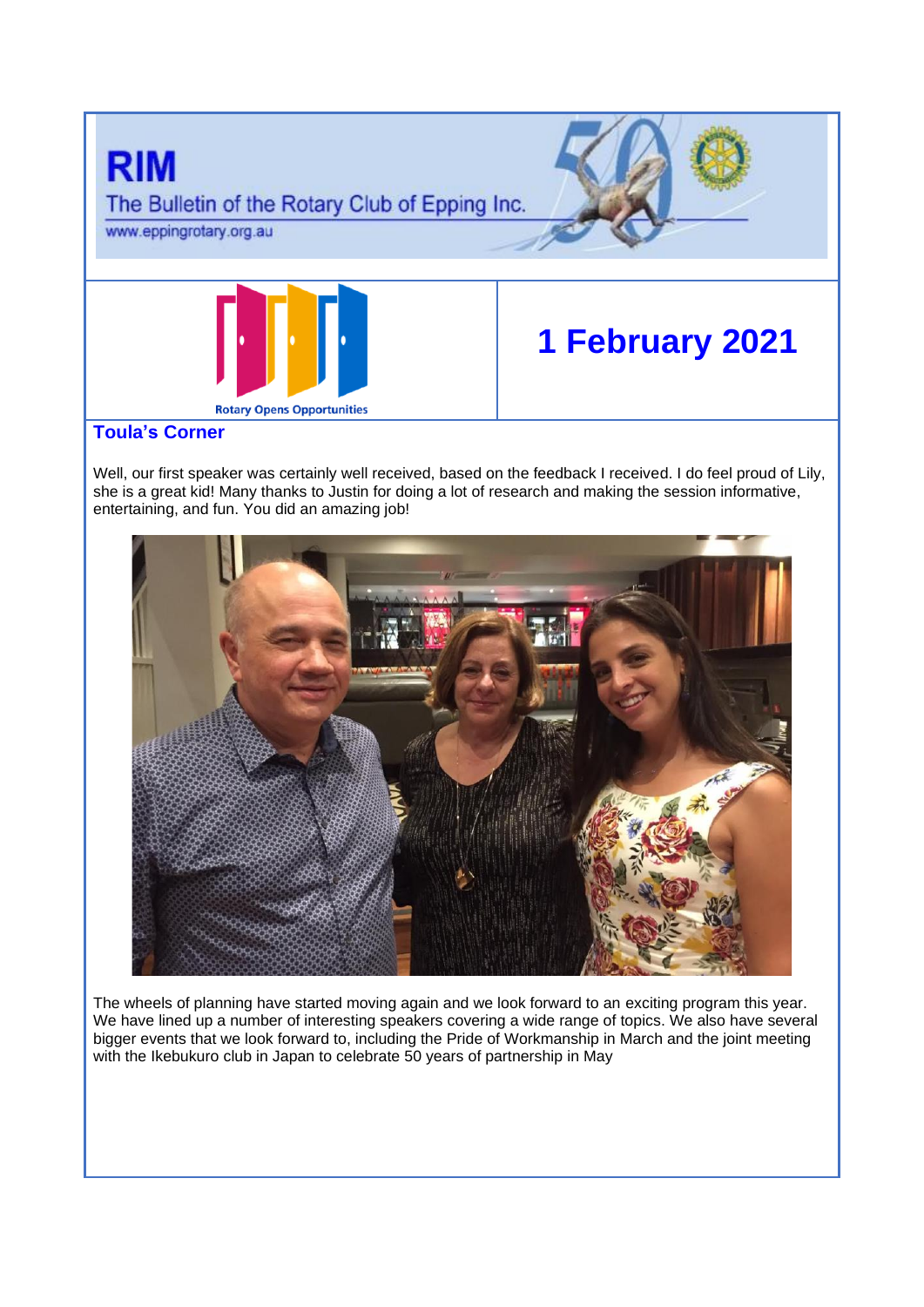## **What's coming up**



| <b>Rotary Club of Epping</b>   |               |                                                                |
|--------------------------------|---------------|----------------------------------------------------------------|
| Monday Night Program 2020-2021 |               |                                                                |
| Date                           | <b>Venue</b>  | <b>Speaker</b>                                                 |
| Monday, 8 February 2021        | Hotel, Epping | John Alexander, OAM, MP<br><b>Federal Member for Bennelong</b> |
| Monday, 22 February 2021       | Hotel, Epping | Trevor Fulton, Streetwork                                      |
| Monday, 15 February 2021       | Hotel, Epping | Rosen Kiat, Cardiologist                                       |

### **Next Monday**

**John Alexander, OAM, MP**



Our local federal member for Bennelong is our exclusive guest for Monday February 8, at the Epping Hotel. The indefatigable Bruce Jacob will be our moderator for the evening.

John Gilbert Alexander OAM is an Australian politician and former professional tennis player.

John Alexander, known as "JA" across the nation, was elected to Parliament in 2010 as a firm believer in opportunity and individual endeavour. He is the Chair of Standing Committee on Infrastructure, Transport and Cities.

We will be opening the forum up to questions from members. Please have your questions ready!

#### **Join us at the pub 6:00 for 6:30 start**

### **Wine Sales.**

Our Club still has around 20 dozen wine in stock. The 4 varieties of Shiraz, Rose, Semillon and Semillon Sauvignon Blanc are all available although some varieties are getting low

Feel free to come to my place at 60 Dryden Avenue, Carlingford to collect or contact me and I can arrange delivery on a Thursday walk, Monday meeting, driving near your place etc. \$140 per dozen, \$75 for 6 bottles and \$40 for 3 bottles.

**Cheers Bruce**

.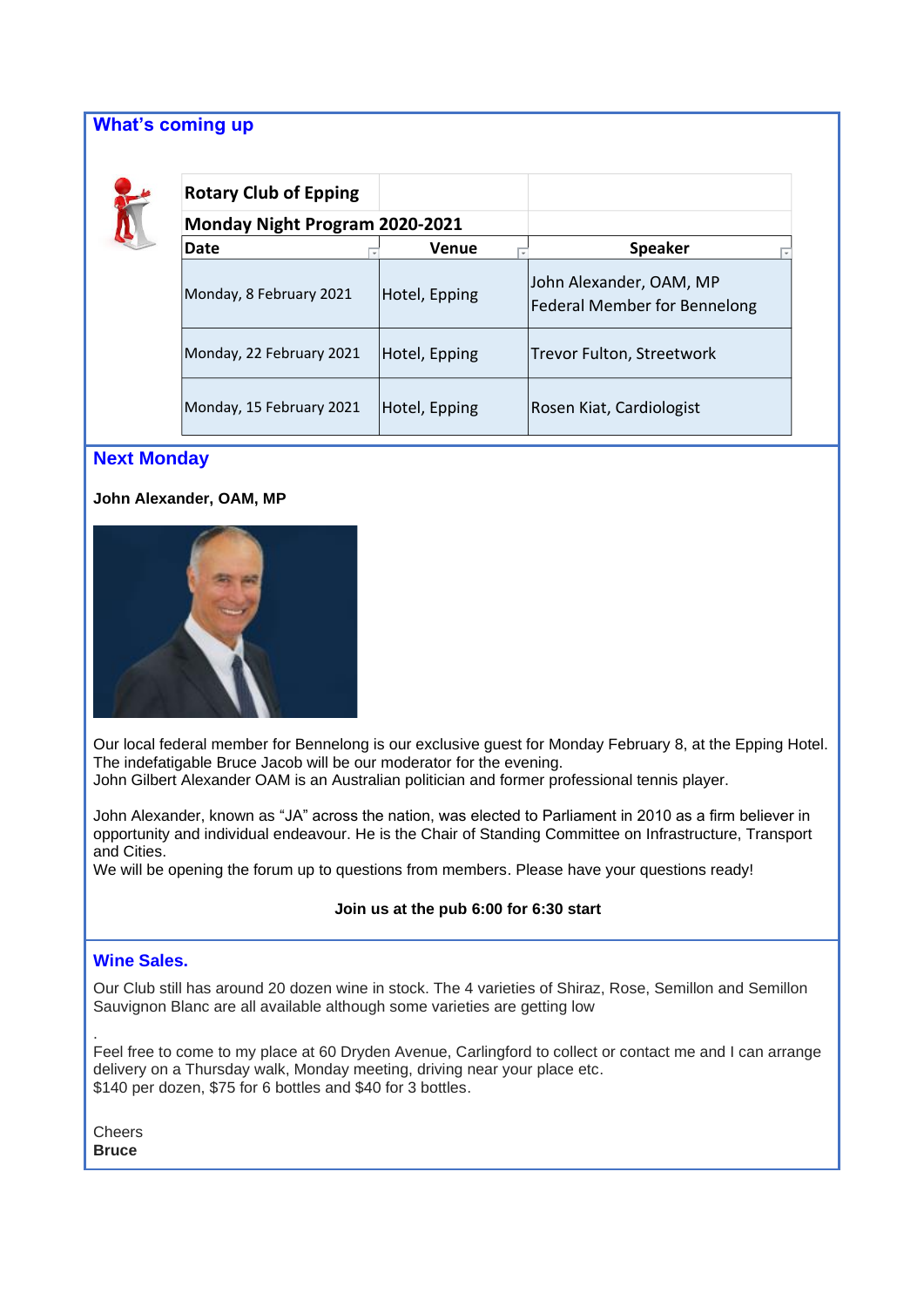#### **News of Jessica Keast and Julie Jones**

Former Epping Rotary member, **Jessica Keast**, who moved to Kingscliff in northern NSW in early 2020 has continued her Rotary membership there and has been appointed to the District 9640 Model United Nations Assembly (MUNA) committee.

Jessica was a valued member of Epping for approximately 8 years and served on the Board as Vocational Service Director in 2017-18.

#### **Congratulations Julie Jones**!

Former Epping Rotary member, Julie Jones, has been elected as President Elect of the Rotary Club of Woy Woy. Julie was a valued member of our club from 2014 - 2017 and was our Welfare Officer in 2016- 17.

Woy Woy is a very active club with many ambitious programs and projects. Among these is the annual Opera in the Arboretum at Pearl Beach.

We wish Julie every success in her Presidential year.

**Monica Saville**

## **Clean-Up Australia Day**



**Epping Rotary is back in business for Clean-Up Australia Day** on Sunday March 7<sup>th</sup>. We have registered our usual site on Terrys Creek and nominated a fairly relaxed two hours of Clean-Up from 9.30 am until 11.30 when we will stop for refreshments and storytelling.

Ian Bittner and Robert Tosswill will be the organisers this year. Please put this activity on your

Calendars. Further information will be provided at our Monday night meetings.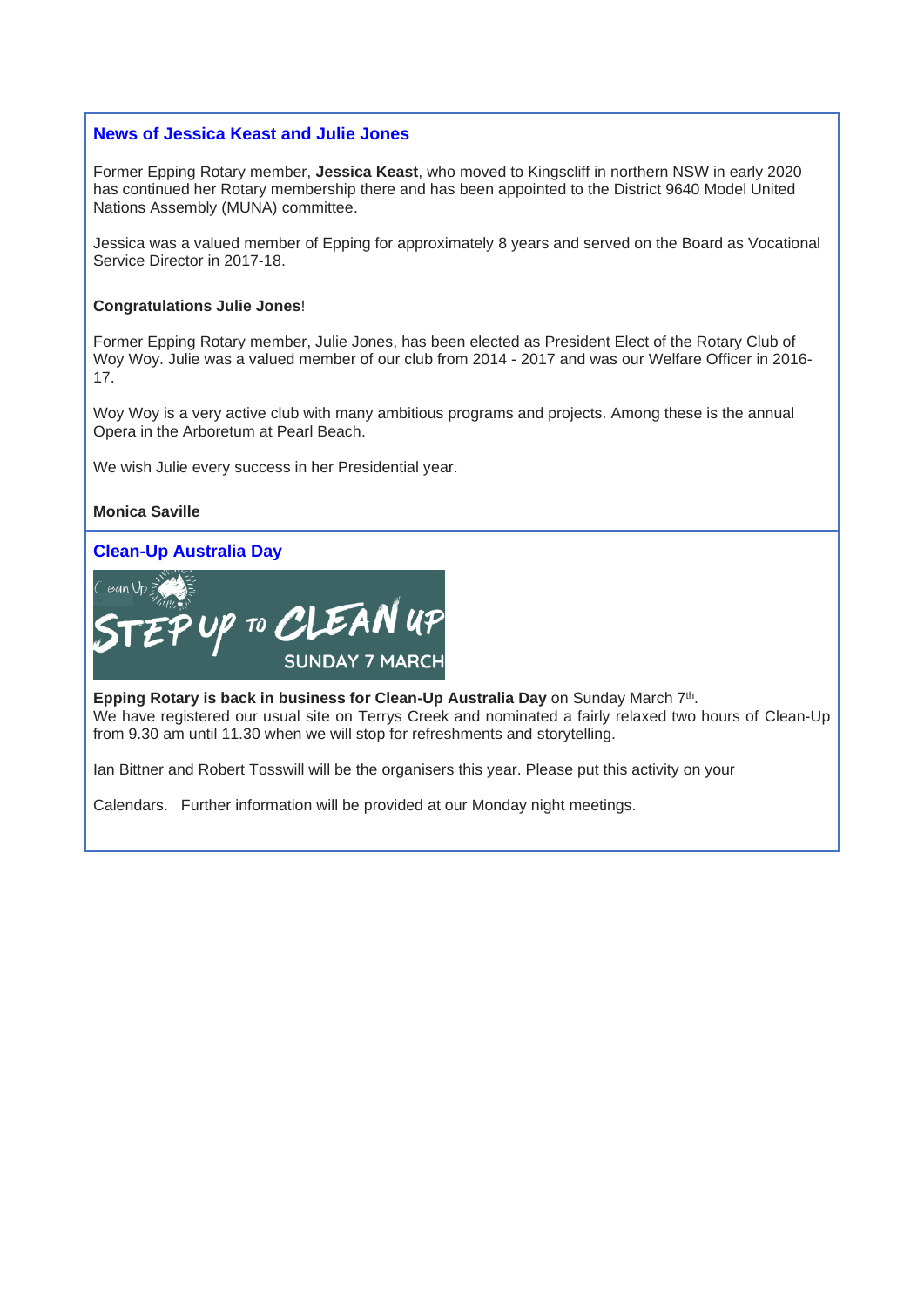

### **Epping Rotary Club Walkers**

Our usual walk to keep fit and to enjoy the company of others is on as usual this Thursday 4th February. We are meeting at the Epping North Bowling Club at 8.00am and will finish at the Epping North Shopping Village between 9.30 and 9.45am for coffee and cold drinks. Everyone is welcome. Even friends and non Rotarians. Despite the drizzle last week, eight of us had a marvellous time and it is a reminder that the walks go ahead irrespective of the weather.

Thursday WEEK, 11th February, we are offering an easier walk in the hope those who enjoy the outdoors and the company, will feel less intimidated by the program and more empowered by the chance to be part of this great opportunity for fellowship.

Bruce is leading us.

Usual 8.00 am start.

Cumberland State Forest.

95 Castle Hill Road, West Pennant Hills.

As you go north, Koala Park is on your right, proceed towards Castle Hill for about 3 minutes' drive. Entrance on left about 75 metres before lights for Coonara Avenue.

There are 5 walking tracks of varying difficulty but none hugely difficult. Two very easy but short. Highlights in the Forest include:

- \* Tree Tops Adventure Park.
- \* Walks.
- \* High class nursery.
- \* Lovely Forest.
- \* Cafe Saligna where we'll have coffee.
- \* There is a room full of historic features and information about this State Forest and forestry in general.

There is ample parking near the cafe and we'll meet at the front cafe entrance. Non walkers can meet us there around 9.30 am for a coffee and chat.

#### **Trevor McAlister (Co-ordinator)**